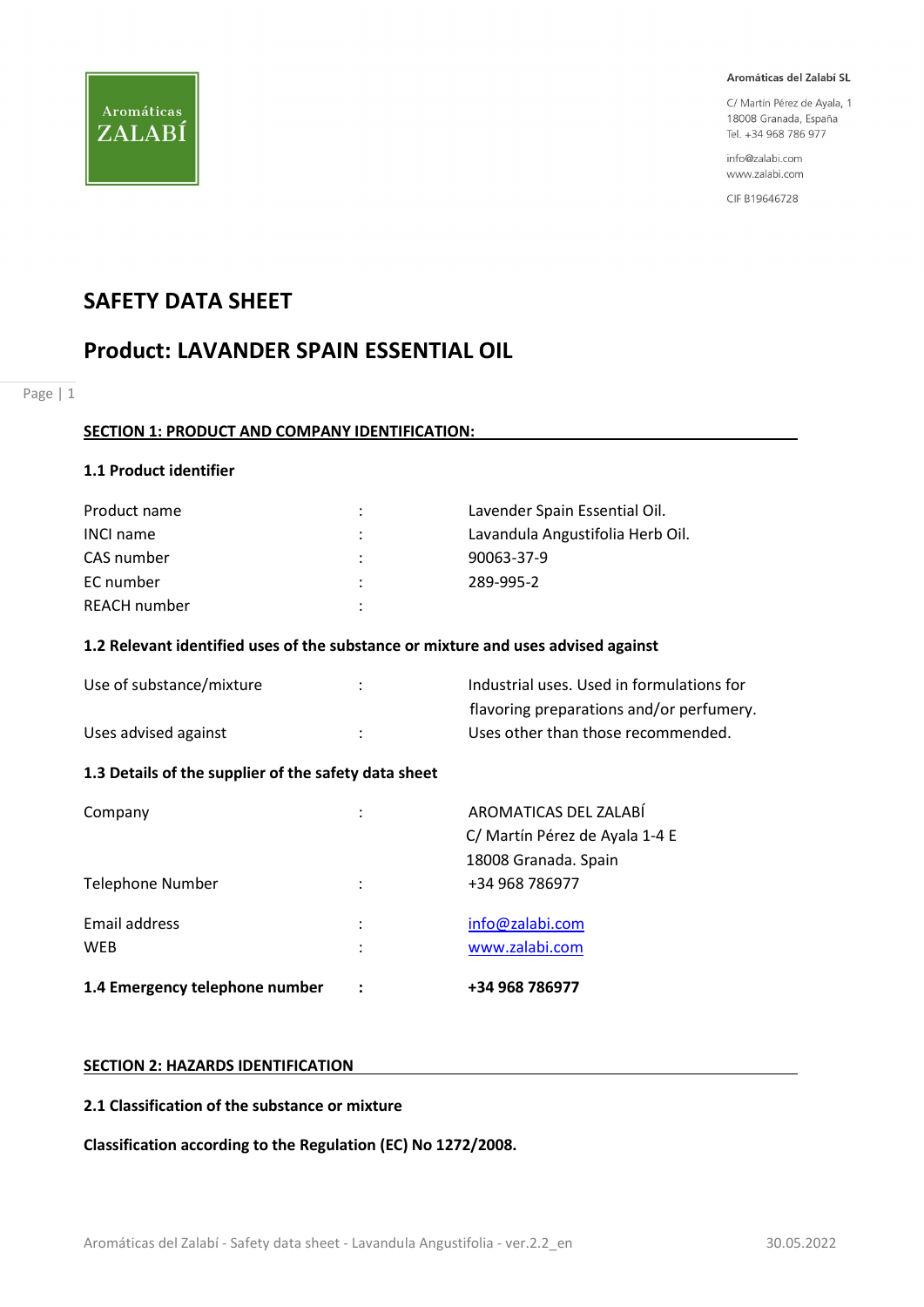C/ Martín Pérez de Ayala, 1 18008 Granada, España Tel. +34 968 786 977

info@zalabi.com www.zalabi.com

CIF B19646728

Skin corrosion/irritation, Category 2 **H315: Causes skin irritation** Skin sensitization, Category 1 **H317:** May cause an allergic skin reaction. Eye damage/ irritation, Category 2 H319: Causes serious eye irritation.

**Aromáticas** 

ZALABÍ

Page | 2 Long-term (chronic) aquatic hazard, Category 3 H412: Harmful to aquatic life with long lasting Inhalation, Category 1 **H304: May be fatal if swallowed and enters airways.** effects.

## 2.2 Label elements - Labelling (REGULATION (EC) No 1272/2008)

| Hazard pictograms        |                                                                                                                                                                                                                                                                                                        |
|--------------------------|--------------------------------------------------------------------------------------------------------------------------------------------------------------------------------------------------------------------------------------------------------------------------------------------------------|
| Signal word              | <b>DANGER</b>                                                                                                                                                                                                                                                                                          |
| <b>Hazard statements</b> | H304: May be fatal if swallowed and enters airways.<br>H315: Causes skin irritation.<br>H317: May cause an allergic skin reaction.<br>H319: Causes serious eye irritation.<br>H412: Harmful to aquatic life with long lasting<br>effects.                                                              |
| Precautionary statements | <b>Prevention:</b><br>P280: Wear protective gloves/ protective clothing/<br>eye protection/ face protection.<br>P301 + P310: If swallowed: Immediately call a<br>poison center/doctor.<br>P331: Do NOT induce vomiting.<br>P501: Dispose of contents/container to an approved<br>waste disposal plant. |
|                          | <b>Response:</b><br>P333 + P313: If skin irritation or rash occurs get<br>medical advice/ attention.<br>P337 + P313: If eye irritation persists get medical<br>advice/attention.                                                                                                                       |

Hazardous components which must be listed on the label:

Linalyl acetate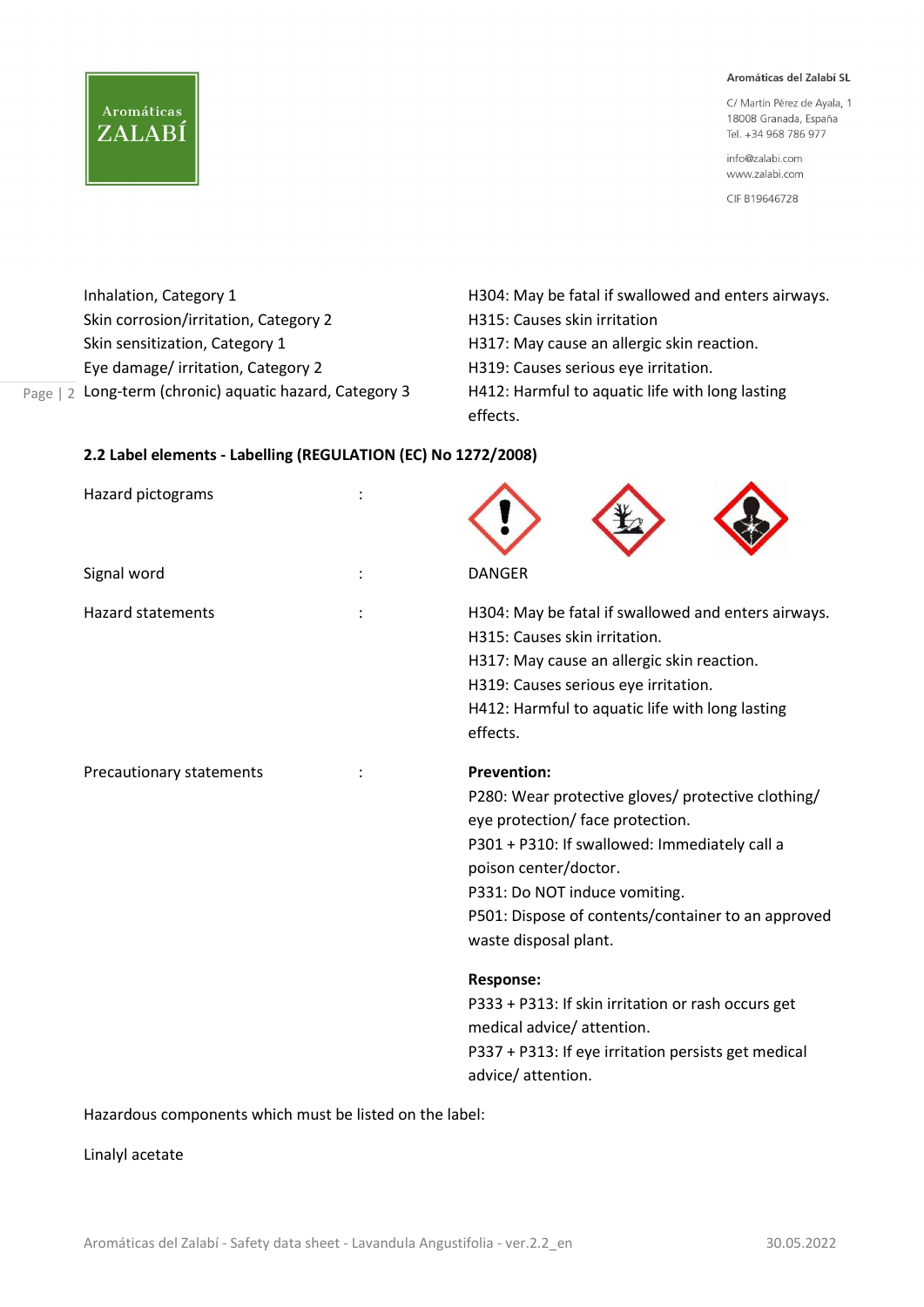## **Aromáticas** ZALABÍ

#### Aromáticas del Zalabí SL

C/ Martín Pérez de Ayala, 1 18008 Granada, España Tel. +34 968 786 977

info@zalabi.com www.zalabi.com

CIF B19646728

## 1,8 - Cineol

Caryophyllene

## Geranyl acetate

Page | 3

Geraniol

Oct-1-en-3-yl acetate

## 2.3 Other hazards

This substance/mixture contains no components considered to be either persistent, bio accumulative and toxic (PBT), or very persistent and very bio accumulative (vPvB) at levels of 0.1% or higher.

## SECTION 3: COMPOSITION / INFORMATION ON INGREDIENTS

## 3.1 Substances UVCB

(Substance of Unknown or Variable composition, Complex reaction products or Biological materials).

## Hazardous components:

| Chemical name   | Identifier         | Concentration<br>$(\% w/w)$ | Classification                    |
|-----------------|--------------------|-----------------------------|-----------------------------------|
| Linalool        | CAS-No.: 78-70-6   | $25 - 38$                   | Skin Irrit. 2; H315 Eye Irrit. 2; |
|                 | EC-No.: 201-134-4  |                             | H319 Skin Sens. 1B; H317          |
| Linalyl acetate | CAS-No.: 115-95-7  | $25 - 45$                   | Skin Irrit. 2; H315 Eye Irrit. 2; |
|                 | EC-No.: 204-116-4  |                             | H319 Skin Sens. 1; H317           |
| Ocimene         | CAS-No.: 3338-55-4 | $4 - 10$                    |                                   |
|                 | EC-No.: 222-081-3  |                             |                                   |
| Caryophyllene   | CAS-No.: 87-44-5   | $1 - 10$                    |                                   |
|                 | EC-No.: 201-746-1  |                             |                                   |
| Terpinen-4-ol   | CAS-No.: 562-74-3  | $2 - 6$                     | Acute Tox. 4; H302 Skin Irrit. 2; |
|                 | EC-No.: 209-235-5  |                             | H315 Eye Irrit. 2; H319           |
| Terpineol       | CAS-No.: 95-55-5   | $1 - 10$                    |                                   |
|                 | EC-No.: 202-680-6  |                             |                                   |
| 3-Octane        | CAS-No.: 106-68-3  | Less than 2 %               |                                   |
| 1,8-cineol      | CAS-No.: 470-82-6  | Less than 1%                | Flam. Liq. 3; H226 Skin Sens. 1;  |
| (Eucalyptol)    | EC-No.: 207-431-5  |                             | H317                              |
| Geranyl acetate | CAS-No.: 105-87-3  | Less than 2,5%              | Skin Irrit. 2; H315 Skin Sens. 1; |
|                 | EC-No.: 203-341-5  |                             | H317 Aquatic Chronic 3; H412      |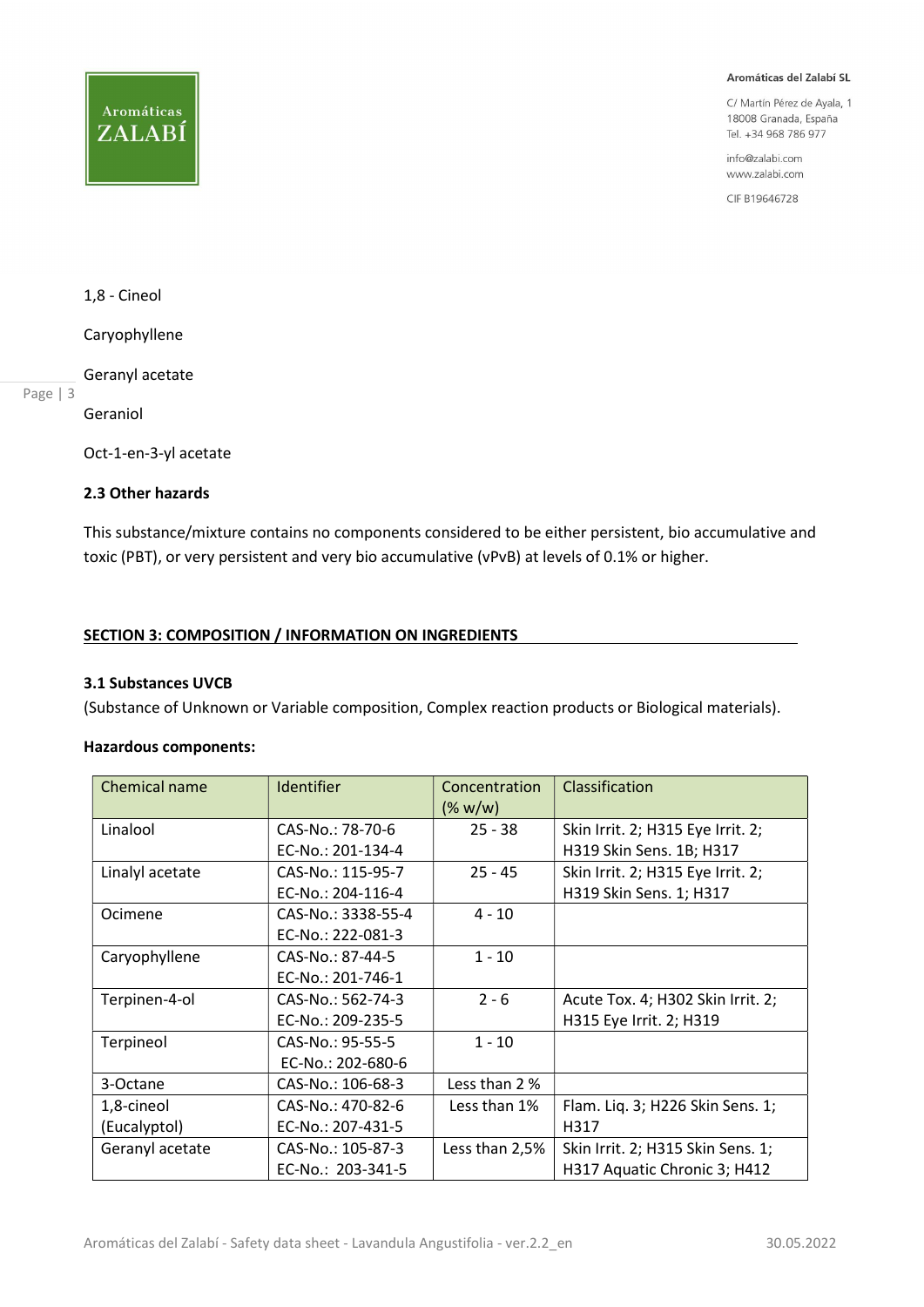

C/ Martín Pérez de Ayala, 1 18008 Granada, España Tel. +34 968 786 977

info@zalabi.com www.zalabi.com

CIF B19646728

| oct-1-en-3-yl acetate | LCAS-No.: 2442-10-6 | $0.1 - 1$ | Acute Tox. 4; H302 Skin Sens. 1; |
|-----------------------|---------------------|-----------|----------------------------------|
|                       | EC-No.: 219-474-7   |           | H317                             |

## Page | 4 **SECTION 4: FIRST AID MEASURES**

## 4.1 Description of first aid measures

| General advice         | Do not leave the victim unattended.                                                                                                                                                                                     |
|------------------------|-------------------------------------------------------------------------------------------------------------------------------------------------------------------------------------------------------------------------|
| If inhaled             | Remove person to fresh air and keep at rest. If<br>unconscious place in recovery position and seek<br>medical advice. If symptoms persist call a physician.                                                             |
| In case of eye contact | Remove contact lenses. Protect unharmed eye. Rinse<br>with plenty of water for several minutes. If eye<br>irritation persists, consult a specialist.                                                                    |
| If swallowed           | Keep respiratory tract clear. Rinse mouth with water.<br>Do not give milk or alcoholic beverages. Never give<br>anything by mouth to an unconscious person. Seek<br>medical advice immediately and show this container. |

## 4.2 Most important symptoms and effects, both acute and delayed

| <b>Risks</b> | ÷ | May be fatal if swallowed and enters airways. |
|--------------|---|-----------------------------------------------|
|              |   | Causes skin irritation.                       |
|              |   | May cause an allergic skin reaction.          |
|              |   | Causes serious eye irritation.                |
|              |   |                                               |

## 4.3 Indication of any immediate medical attention and special treatment needed

In case of doubt or when symptoms of feeling unwell persist, get medical attention. Never administer anything orally to persons who are unconscious.

## SECTION 5: FIREFIGHTING MEASURES

## 5.1 Extinguishing media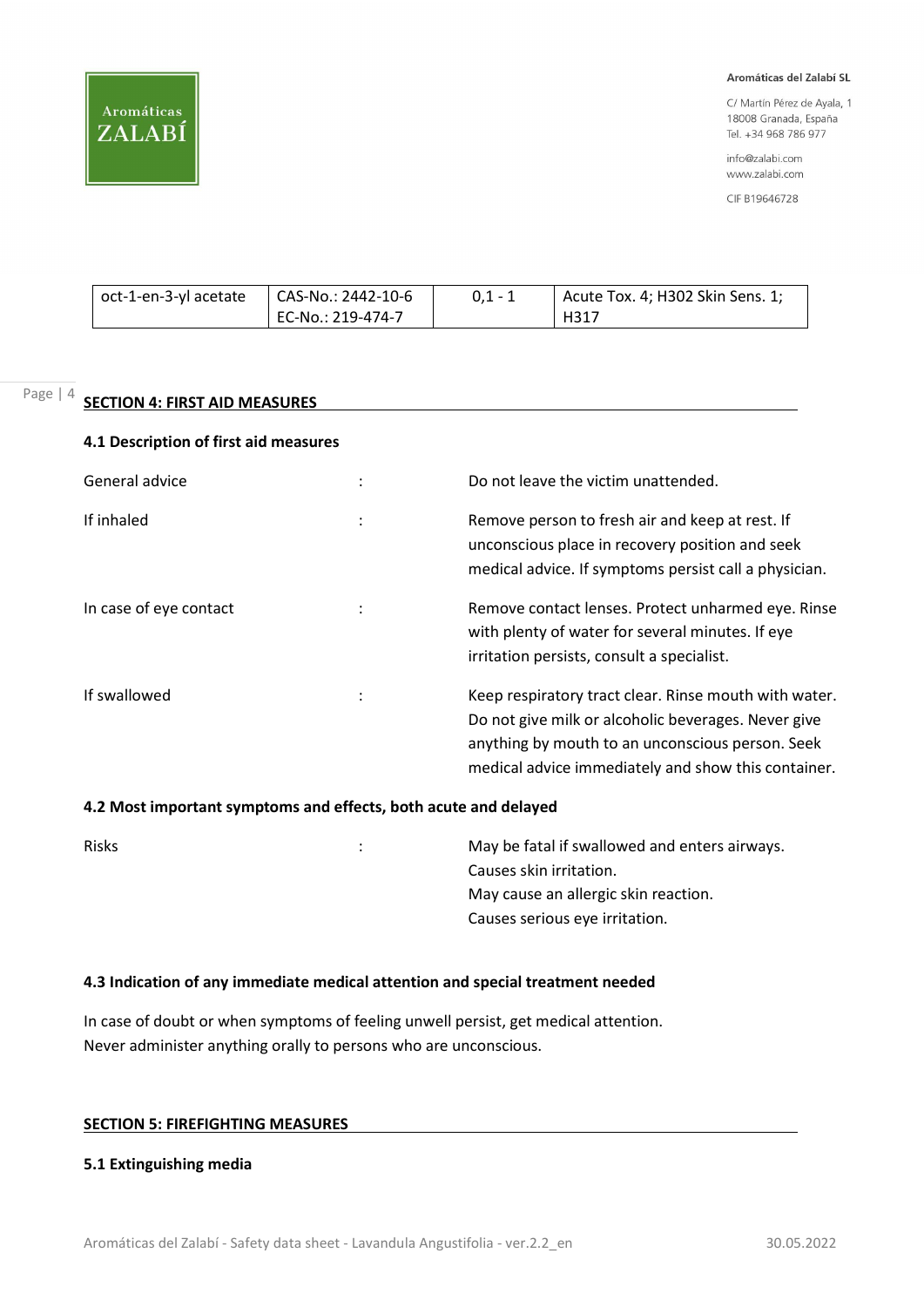# **Aromáticas** ZALABÍ

Page

#### Aromáticas del Zalabí SL

C/ Martín Pérez de Ayala, 1 18008 Granada, España Tel. +34 968 786 977

info@zalabi.com www.zalabi.com

CIF B19646728

|                                                           | Suitable extinguishing media         |  | Use water spray, alcohol-resistant foam, dry<br>chemical powder or carbon dioxide.                                                                      |
|-----------------------------------------------------------|--------------------------------------|--|---------------------------------------------------------------------------------------------------------------------------------------------------------|
|                                                           | Unsuitable extinguishing media       |  | For safety reasons do NOT use water jet.                                                                                                                |
| 5.2 Special hazards arising from the substance or mixture |                                      |  |                                                                                                                                                         |
|                                                           | Specific hazards during firefighting |  | May release toxic, irritating and/or corrosive gases.<br>Exposure to decomposition products may be a<br>hazard to health.                               |
|                                                           | 5.3 Advice for firefighters          |  |                                                                                                                                                         |
|                                                           | Firefighting instructions            |  | Cool down the containers exposed to heat with a<br>water spray.                                                                                         |
|                                                           | Protection during firefighting       |  | Do not attempt to act without suitable protective<br>equipment.                                                                                         |
|                                                           | <b>Further information</b>           |  | Standard procedure for chemical fires.<br>Use extinguishing measures that are appropriate to<br>local circumstances and the surrounding<br>environment. |

Note that:

1- Closed containers may build up pressure at elevated temperatures.

2- Avoid inhalation of fumes or vapors. Use appropriate respiratory protection.

3- Prevent run-off from firefighting to enter drains or water courses.

## SECTION 6: ACCIDENTAL RELEASES MEASURES

## 6.1 Personal precautions, protective equipment, and emergency procedures

Wear appropriate gloves to prevent skin exposure.

Use complete protective clothing if necessary.

Avoid inhalation of its vapors or smoke and use self-contained breathing apparatus if necessary. Evacuate the surroundings and maintain adequate ventilation in the working area after spilling.

## 6.2 Environmental precautions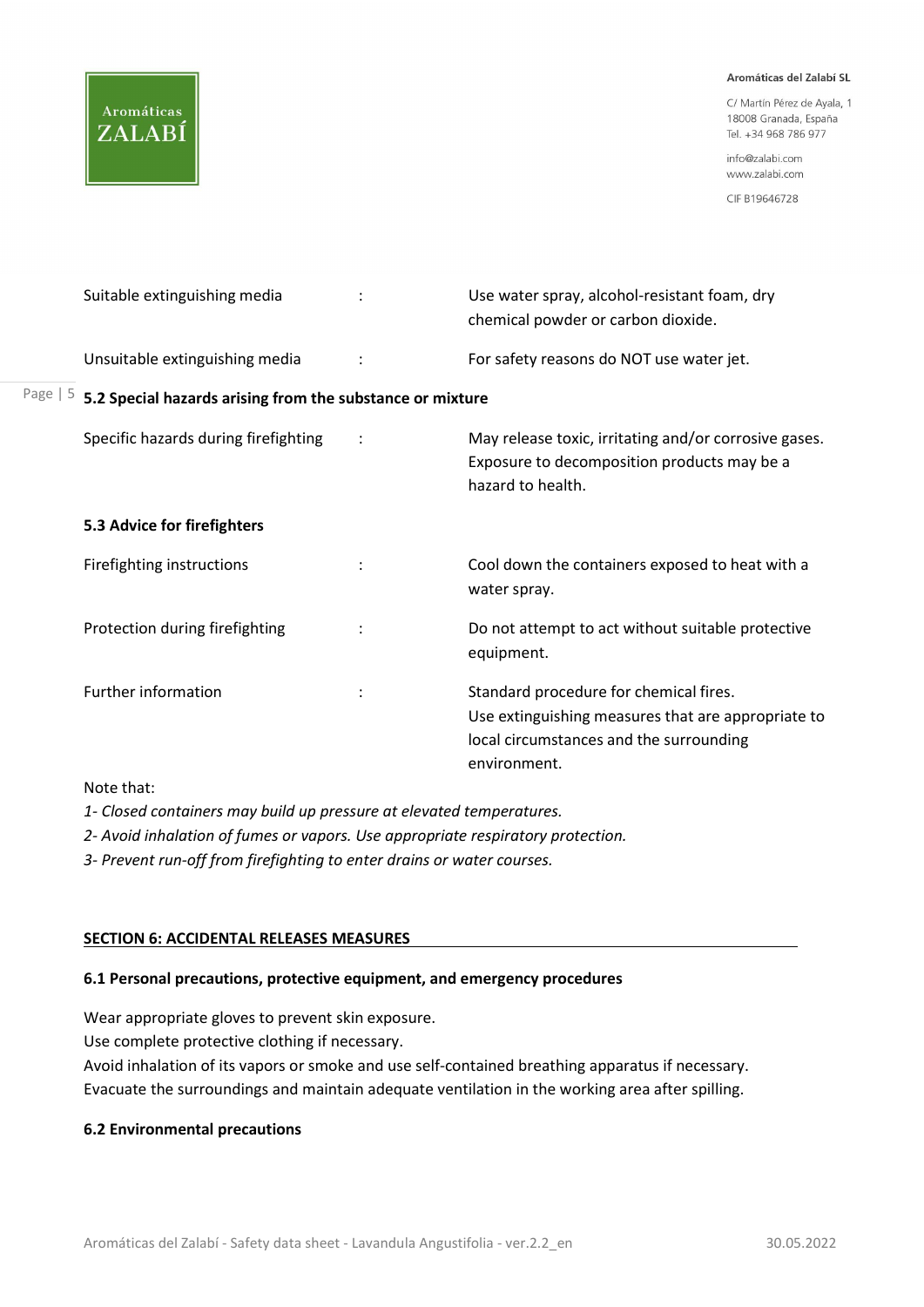C/ Martín Pérez de Ayala, 1 18008 Granada, España Tel. +34 968 786 977

info@zalabi.com www.zalabi.com

CIF B19646728

Dangerous for the environment. Should not be released into the environment. Try to prevent the product from entering drains or water courses. Do not allow contact with soil, surface, or ground water. If the product contaminates rivers and lakes or drains inform respective authorities.

#### Page | 6 6.3 Methods and material for containment and cleaning up

Cover and wipe up with an inert, inorganic, non-combustible absorbent material. Ventilate area and wash spill site after material pickup is complete. Keep in suitable, closed containers for disposal.

## 6.4 Reference to other sections

**Aromáticas** 

ZALABÍ

For handling and storage, see chapter 7. For exposure controls/personal protection, see chapter 8. For disposal considerations, see chapter 13.

## SECTION 7: HANDLING AND STORAGE

| 7.1 Precautions for safe handling                                |                                                                                                                                                                                  |
|------------------------------------------------------------------|----------------------------------------------------------------------------------------------------------------------------------------------------------------------------------|
| Advise on safe handling                                          | Smoking, eating, and drinking should be prohibited in<br>the application area.                                                                                                   |
| Heat and ignition sources                                        | Keep away from heat, hot surfaces, sparks, open<br>flames, and other ignition sources. DO NOT SMOKE                                                                              |
| Hygiene measures                                                 | General industrial hygiene practice.                                                                                                                                             |
| 7.2 Conditions for safe storage, including any incompatibilities |                                                                                                                                                                                  |
| Requirements for storage<br>areas and containers                 | Electrical installations / working materials must<br>comply with the technological safety standards.<br>Keep containers sealed and in a fresh, dry, and well<br>ventilated area. |
| Advice on common storage                                         | No materials to be especially mentioned.                                                                                                                                         |
| Other data                                                       | No decomposition if stored and applied as directed.                                                                                                                              |
| 7.3 Specific end use(s)                                          |                                                                                                                                                                                  |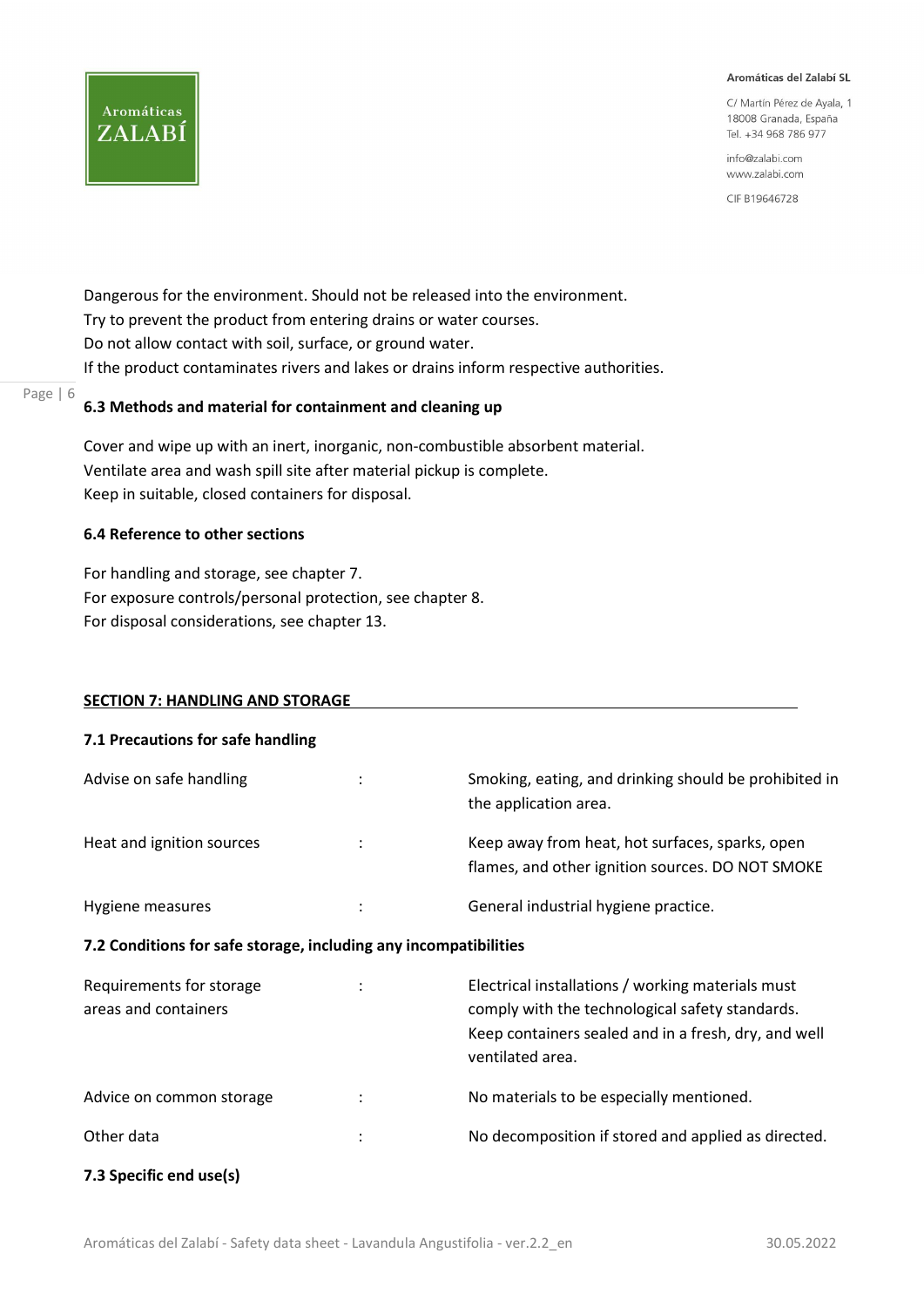

C/ Martín Pérez de Ayala, 1 18008 Granada, España Tel. +34 968 786 977

info@zalabi.com www.zalabi.com

CIF B19646728

Raw material used in flavoring preparations and/or perfumery. No additional information available.

## SECTION 8: EXPOSURE CONTROLS/PERSONAL PROTECTION

Page | 7

## 8.1 Control parameters

Long term systemic effects if inhalation of hazardous components listed on the label.

## 8.2 Exposure controls



| Respiratory protection | Self-filtering mask for protection against vapors and<br>particles.<br>CEN standards: EN 136, EN 140, EN 149, EN 405<br>«CE» marking, Category III               |
|------------------------|------------------------------------------------------------------------------------------------------------------------------------------------------------------|
| Hand protection        | Protective gloves.<br>CEN standards: EN 374-1, EN 374-2, EN 374-3, EN 420<br>« CE» marking, Category II                                                          |
| Eye protection:        | Safety glasses.<br>CEN standards: EN 166<br>«CE» marking, Category II                                                                                            |
| <b>Skin Protection</b> | Protective clothing.<br>CEN standards: EN 340<br>«CE» marking, Category II                                                                                       |
| Other protection       | Anti-static safety footwear against chemicals.<br>CEN standards: EN ISO 13287, EN 13832-1,<br>EN 13832-2, EN 13832-3, EN ISO 20345<br>«CE» marking, category III |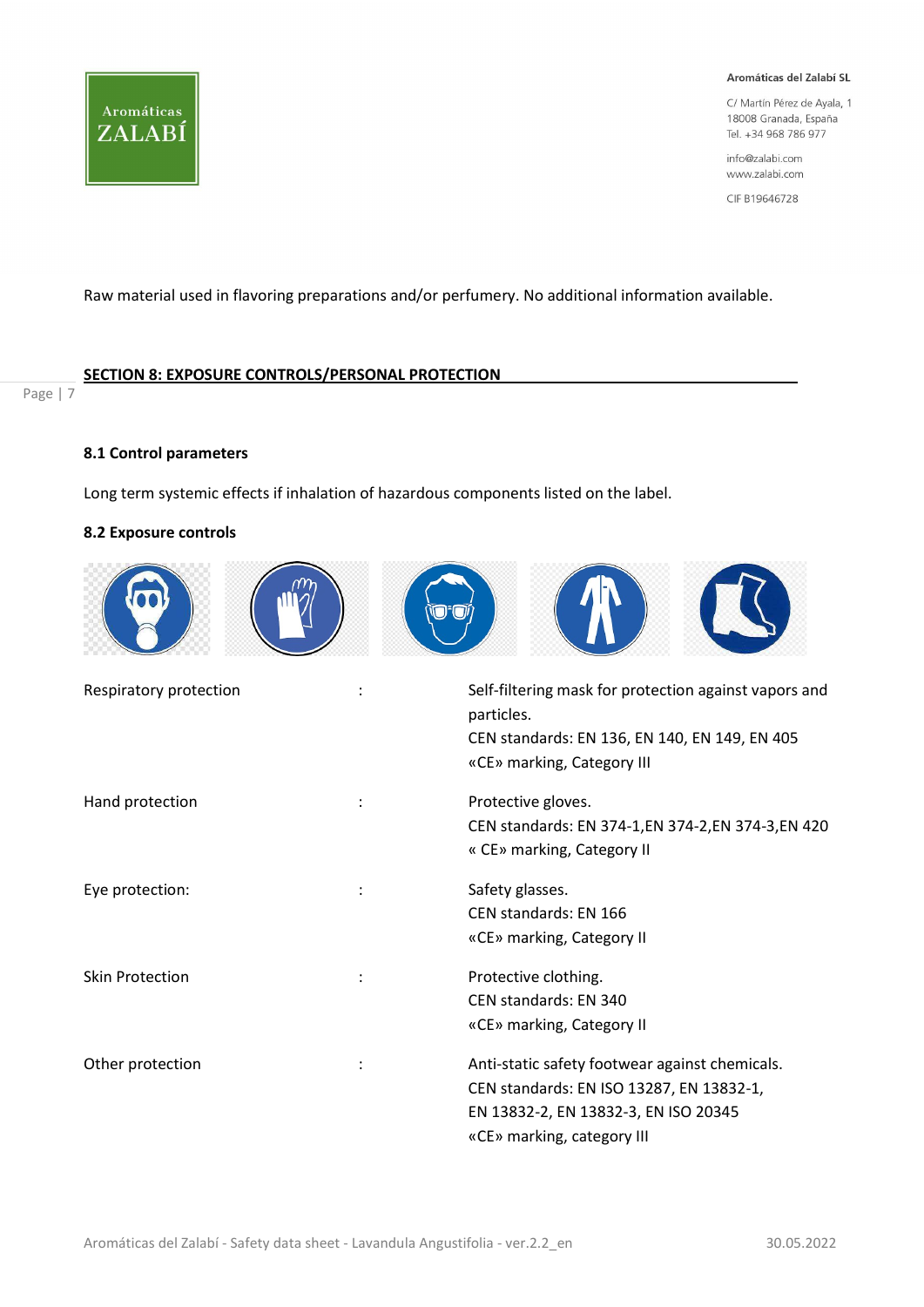C/ Martín Pérez de Ayala, 1 18008 Granada, España Tel. +34 968 786 977

info@zalabi.com www.zalabi.com

CIF B19646728

## **SECTION 9: PHYSICAL AND CHEMICAL PROPERTIES**

## 9.1 Information on basic physical and chemical properties

|              | Appearance              | ٠<br>$\blacksquare$ | Liquid.                                           |
|--------------|-------------------------|---------------------|---------------------------------------------------|
| Page  <br>-8 | Color                   | ٠                   | Pale yellow to colorless.                         |
|              | Odor                    | ٠                   | Fresh, herbal, floral.                            |
|              | Density                 | ٠                   | 0,880 to 0,890 (g/ml) (20 °C)                     |
|              | Refractive Index        | ٠                   | 1,458 to 1,464 (20 °C)                            |
|              | <b>Optical Rotation</b> | ٠                   | $-11,5^{\circ}$ to $-7^{\circ}$ (20 $^{\circ}$ C) |
|              | Flash point             |                     | 71 °C                                             |

## **SECTION 10: STABILITY AND REACTIVITY**

| 10.1 Reactivity                         | No hazardous reactions under recommended storage<br>conditions.                                                     |
|-----------------------------------------|---------------------------------------------------------------------------------------------------------------------|
| <b>10.2 Chemical stability</b>          | Stable under recommended storage conditions.                                                                        |
| 10.3 Possibility of hazardous reactions | No hazards to be specially mentioned.                                                                               |
| 10.4 Conditions to avoid                | No data available.                                                                                                  |
| 10.5 Incompatible materials             | Keep away from oxidizing agents, strongly alkaline<br>and strongly acid materials to avoid<br>exothermic reactions. |
| 10.6 Hazardous decomposition products   | No decomposition if used and stored as directed.                                                                    |

## **SECTION 11: TOXICOLOGICAL INFORMATION**

## 11.1 Information on toxicological effects

| Acute toxicity                    | ٠                    | Not classified based on available information. |
|-----------------------------------|----------------------|------------------------------------------------|
| Skin corrosion/irritation         | $\ddot{\cdot}$       | Causes skin irritation.                        |
| Serious eye damage/eye irritation | $\ddot{\phantom{0}}$ | Causes serious eye irritation.                 |
| Skin sensitization                | ٠                    | May cause an allergic skin reaction.           |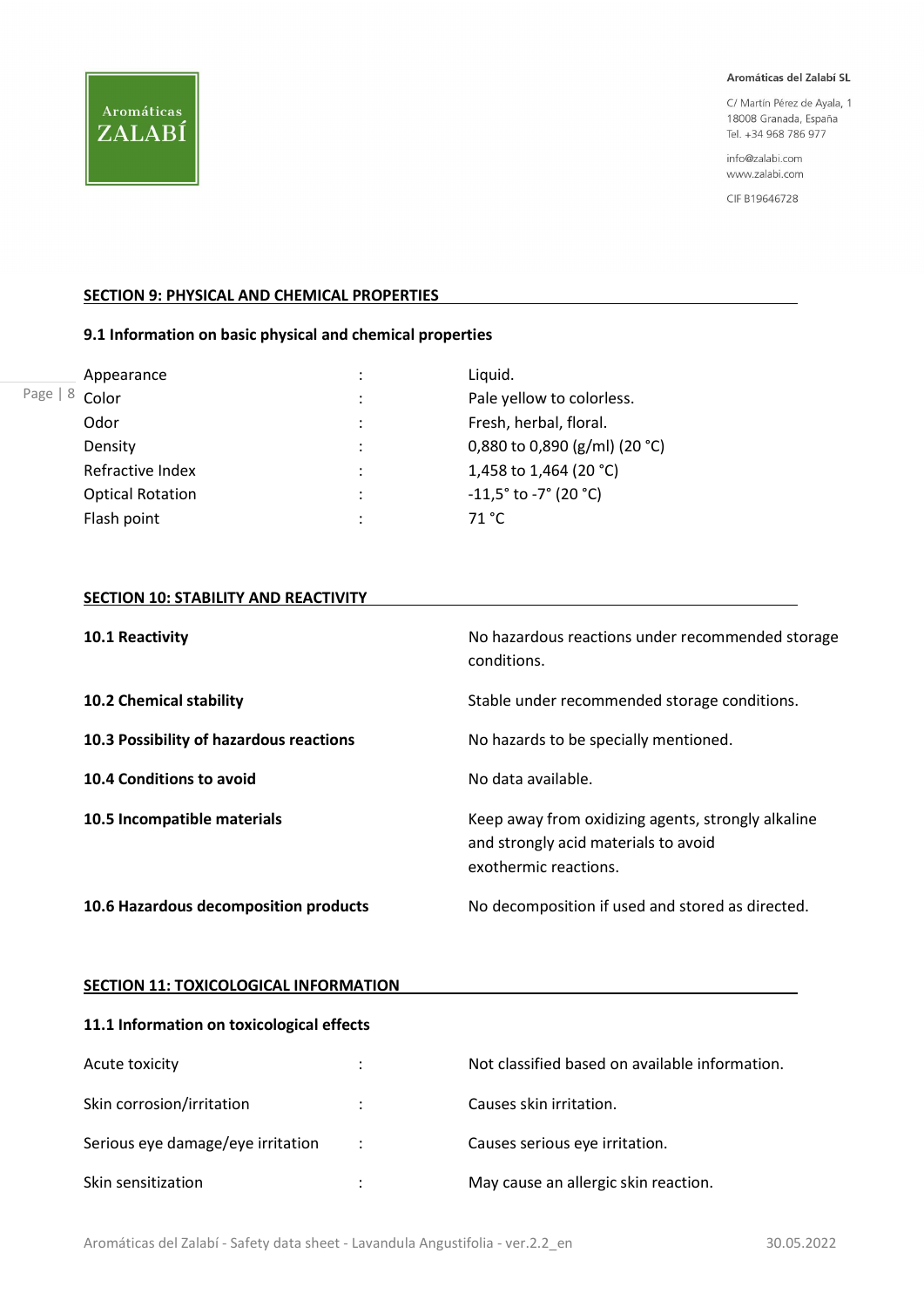## **Aromáticas** ZALABÍ

#### Aromáticas del Zalabí SL

C/ Martín Pérez de Ayala, 1 18008 Granada, España Tel. +34 968 786 977

info@zalabi.com www.zalabi.com

CIF B19646728

| Respiratory sensitization |   | Not classified based on available information. |  |
|---------------------------|---|------------------------------------------------|--|
| Germ cell mutagenicity    | ٠ | Not classified based on available information. |  |
| Carcinogenicity           |   | Not classified based on available information. |  |
| Reproductive toxicity     |   | Not classified based on available information. |  |
| STOT - single exposure    | ٠ | Not classified based on available information. |  |
| STOT - repeated exposure  | ٠ | Not classified based on available information. |  |
| Aspiration toxicity       | ٠ | May be fatal if swallowed and enters airways.  |  |

## **SECTION 12: ECOLOGICAL INFORMATION**

| 12.1 Toxicity                           | Toxic to aquatic live.                                                                                                                                                                                        |
|-----------------------------------------|---------------------------------------------------------------------------------------------------------------------------------------------------------------------------------------------------------------|
| 12.2 Persistence and degradability      | No data available.                                                                                                                                                                                            |
| 12.3 Bio accumulative potential         | No data available.                                                                                                                                                                                            |
| 12.4 Mobility in soil                   | No data available.                                                                                                                                                                                            |
| 12.5 Results of PBT and vPvB assessment | This substance/mixture contains no components<br>considered to be either persistent, bio accumulative<br>and toxic (PBT), or very persistent and very<br>bio accumulative (vPvB) at levels of 0.1% or higher. |
| 12.6 Other adverse effects              | No data available.                                                                                                                                                                                            |

## SECTION 13: DISPOSAL CONSIDERATIONS

## 13.1 Waste treatment methods

Containers must be disposed of as hazardous waste. Do not re-use empty containers. Dilute the remaining material and neutralize.

Dispose of in accordance with all state and local environmental regulations.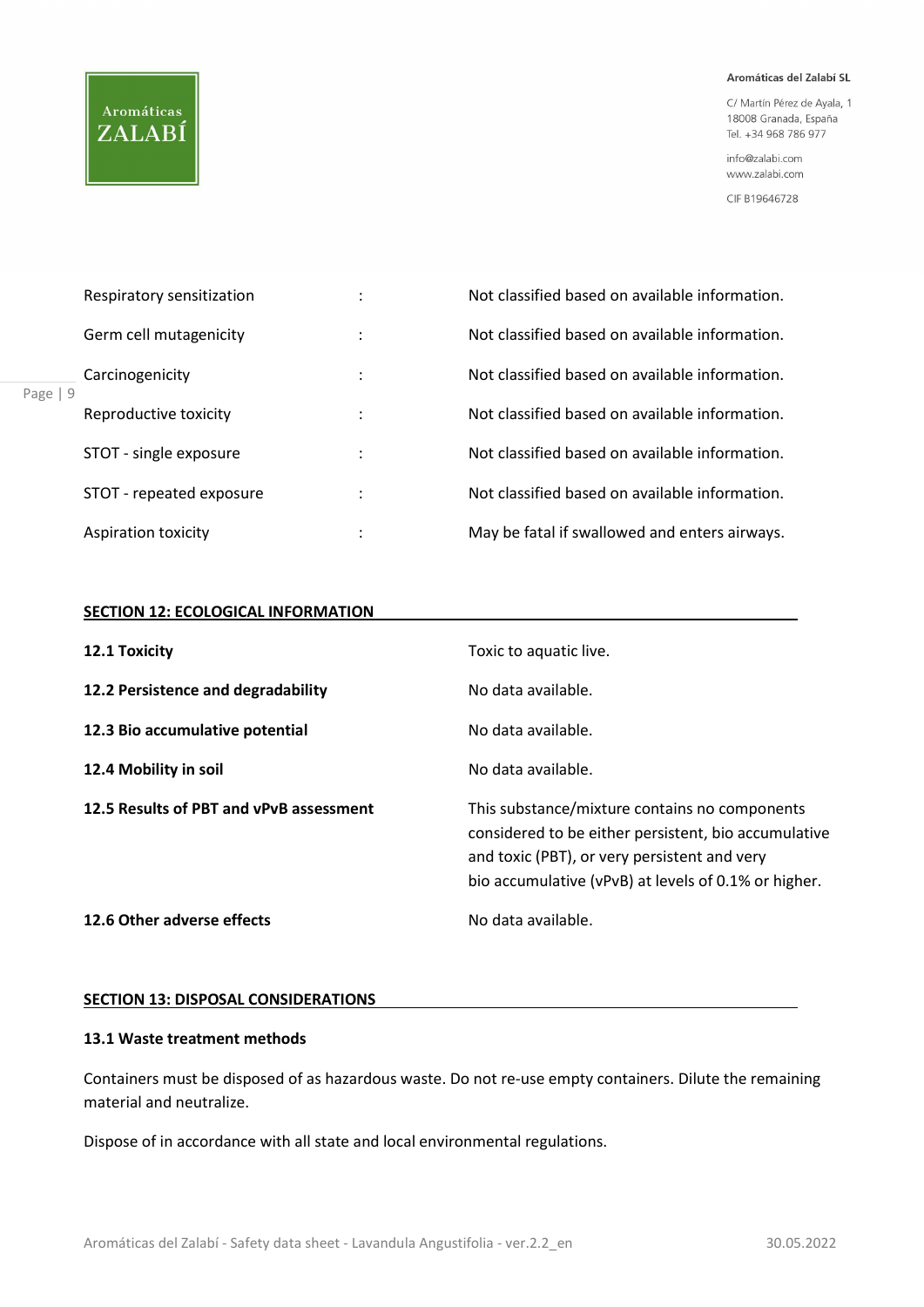C/ Martín Pérez de Ayala, 1 18008 Granada, España Tel. +34 968 786 977

info@zalabi.com www.zalabi.com

CIF B19646728

Empty containers should be taken to an approved waste handling site for recycling or disposal. Flammable vapors may accumulate in the container.

## Page | 10 SECTION 14: TRANSPORT INFORMATION

**Aromáticas** 

ZALABÍ

|                                  | <b>ADR/RID/ADN</b>                                        | <b>IMDG</b>                                               | <b>IATA-ICAO</b>                                          |
|----------------------------------|-----------------------------------------------------------|-----------------------------------------------------------|-----------------------------------------------------------|
| <b>UN number</b>                 | <b>UN3082</b>                                             | <b>UN3082</b>                                             | <b>UN3082</b>                                             |
| <b>Proper shipping</b><br>name   | Environmentally<br>hazardous substance,<br>liquid, N.O.S. | Environmentally<br>hazardous substance,<br>liquid, N.O.S. | Environmentally<br>hazardous substance,<br>liquid, N.O.S. |
| <b>Transport Hazard</b><br>class | 9                                                         | 9                                                         | 9                                                         |
| <b>Packing group</b>             | $\mathbf{III}$                                            | Ш                                                         | Ш                                                         |
| Environmentally<br>hazardous     | Environmentally<br>hazardous and marine<br>pollutant      | Environmentally<br>hazardous and marine<br>pollutant      | Environmentally<br>hazardous and marine<br>pollutant      |
| <b>Further information</b>       | Tunnel restriction<br>code (E)                            |                                                           |                                                           |

## 14.1 Labelling according to RID / ADR, IMCO / IMDG, OACI / IATA



## 14.2 Special precautions for user.

Not applicable.

## 14.3 Transport in bulk according to Annex II of MARPOL and the IBC Code.

Not applicable for product as supplied.